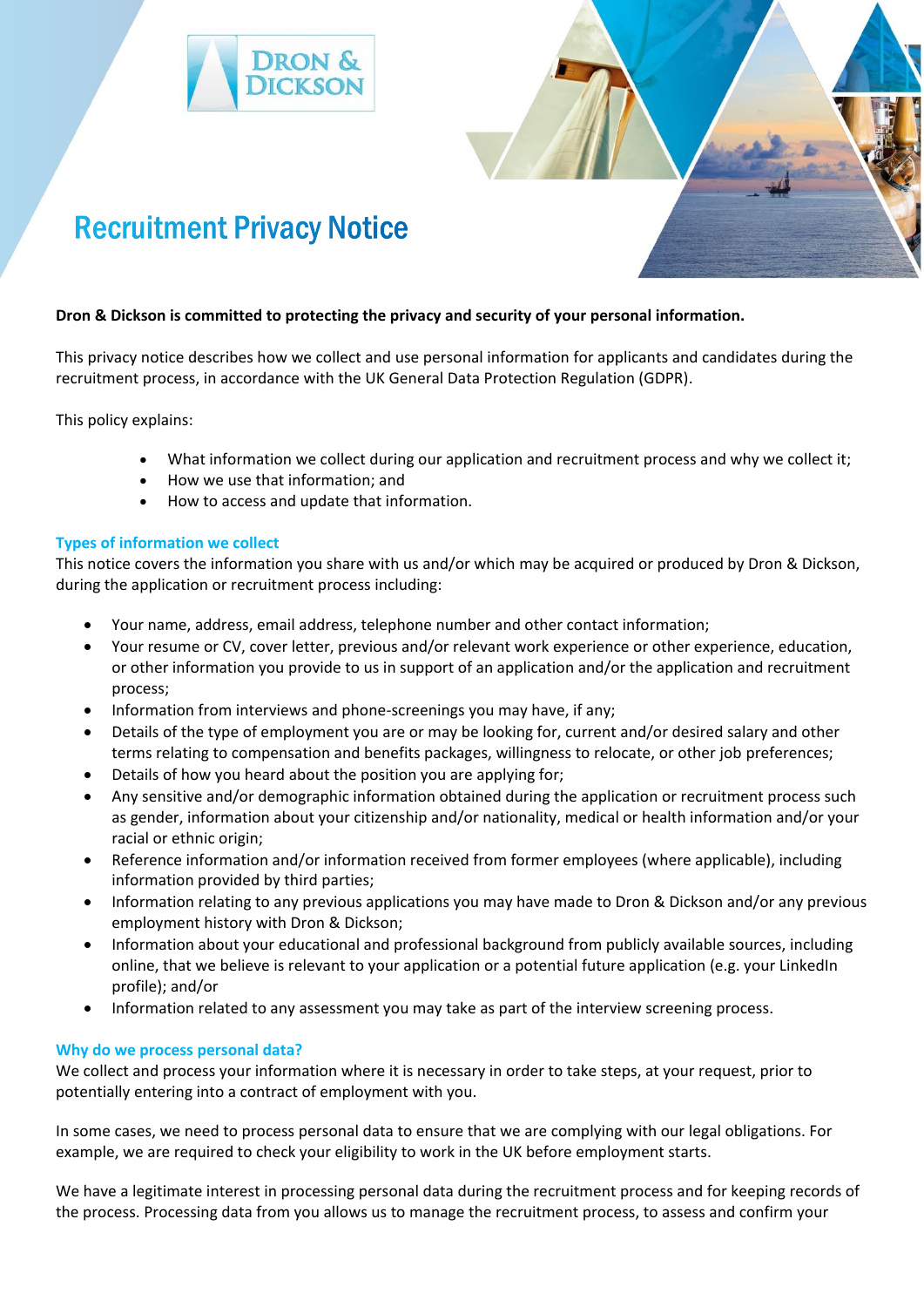



suitability for employment and decide to whom we offer a contract. We may also need to process data from you to respond to and defend against any legal challenges or claims faced.

We may process health information if we need to make reasonable adjustments to the recruitment process for you. This is to carry out our obligations and exercise specific rights in relation to employment. Where we process other special categories of data, such as information about ethnic origin, sexual orientation, health or religion or belief, this is processed on the basis for equal opportunities monitoring purposes.

We will not use your data for any purpose other than the recruitment exercises stated in this notice.

# **Legal Basis for Processing**

Our processing of your personal data for the purposes mentioned above is based:

- in part, on our legitimate business interests in evaluating your application to manage our relationship with you, to ensure that we recruit appropriate employees, and to evaluate and maintain the efficacy of our recruiting process more generally; and in operating our business and protecting the company and its employees, clients, and third parties.
- in part, on our performing contractual and precontractual measures relating to our potential employment relationship with you;
- in part, on our complying with applicable law with regard to personal data necessary to satisfy our legal and regulatory obligations

# **How we use the personal information we collect**

Your information will be used by Dron & Dickson for the purposes of carrying out its application and recruitment process which includes:

- Assessing your skills, qualifications, and interests against our career opportunities.
- Verifying your information and carrying out reference checks and/or conducting background checks (where applicable) if you are offered a job;
- Communications with you about the recruitment process and/or your application(s), including, in appropriate cases, informing you of other potential career opportunities at Dron & Dickson;
- Creating and/or submitting reports as required under any local laws and/or regulations, where applicable;
- Where requested by you, assisting you with obtaining an immigration visa or work permit where required;
- Making improvements to Dron & Dickson's application and/or recruitment process including improving diversity in recruitment practices;
- Complying with applicable laws, regulations, legal processes or enforceable governmental requests; and/or
- Proactively conducting research about your educational and professional background and skills and contacting you if we think you would be suitable for a role with us.

We may also use your information to protect the rights and property of Dron & Dickson, applicants, candidates, employees or the public as required or permitted by law.

If you are offered and accept employment with Dron & Dickson, the information collected during the application and recruitment process will form part of your employment record.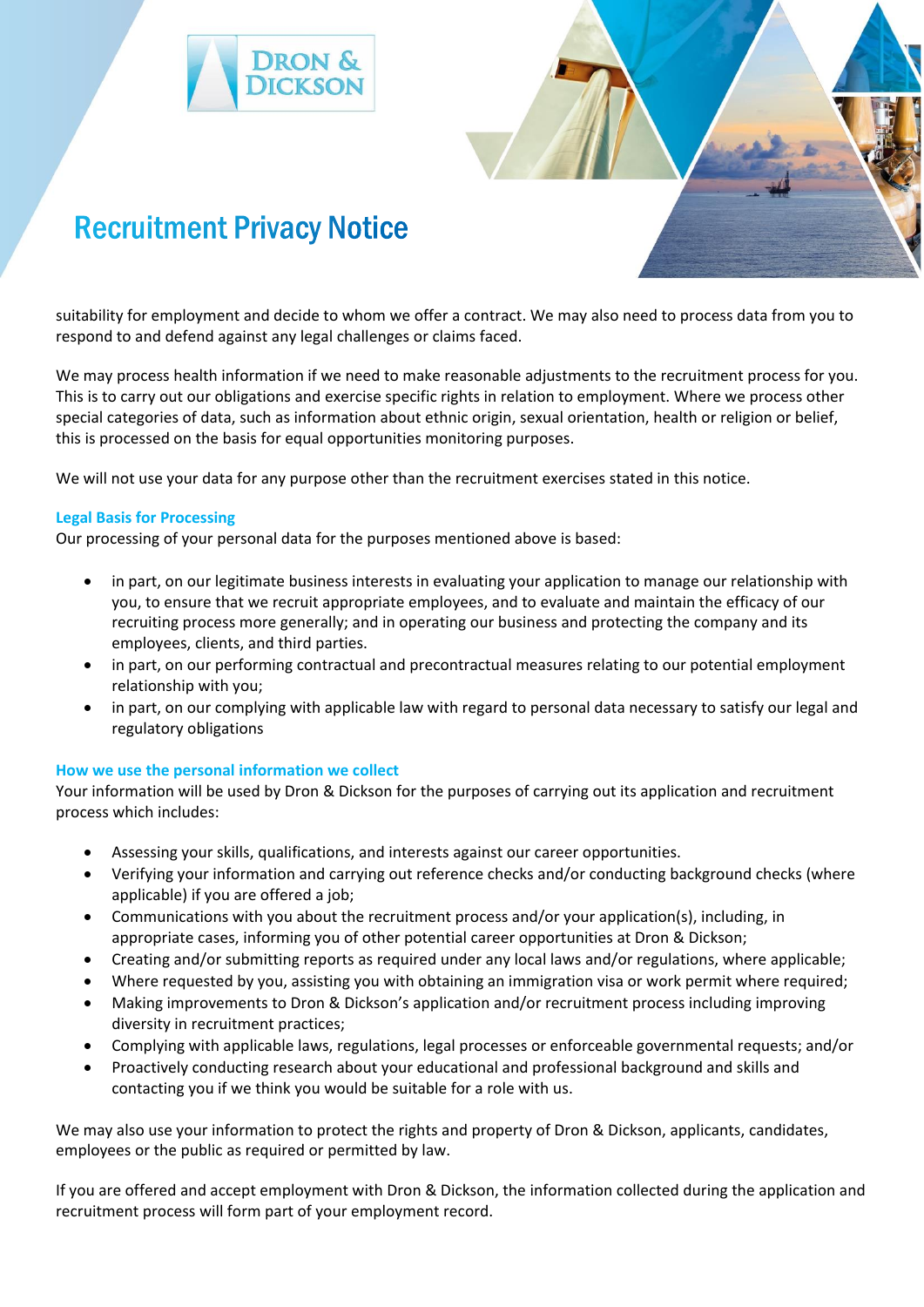



#### **Who may have access to your information**

Dron & Dickson takes appropriate steps to protect information about you that is collected, processed, and stored as part of the application and recruitment process.

Your information will be shared internally for the purposes of the recruitment exercise. This includes members of the HR and Recruitment team, interviewers involved in the recruitment process and managers in the business area with a vacancy.

We may also share your personal information with other third parties for legitimate purposes relating to the recruitment process however only if we have obtained your prior consent (for example if you have given us permission to contact your referees).

If you are applying for an international advertised vacancy, your information may be stored and processed outside of the country or region where it was originally collected. In some of these countries, you may have fewer rights in respect of your information than you do in your country of residence. Regardless of where your information is processed, we apply the same protections described in this policy. We will also comply with certain legal frameworks relating to the transfer of data. The UK GDPR has determined that certain countries outside of the UK such as countries covered by the European Commission adequacy decision, adequately protect personal data. You can review current adequacy decisions on the Commission website.

# **Our retention of your information**

If you apply for a vacancy advertised at Dron & Dickson and your application is unsuccessful (or you withdraw from the process or decline our offer), Dron & Dickson will retain your information for a period of 12 months after your application. We retain this information for the period stated above for various reasons, including in case we face a legal challenge in respect of a recruitment decision, to consider you for other current or future jobs at Dron & Dickson and to help us better understand, analyse and improve our recruitment processes.

If we wish to retain your personal information on file, on the basis that a further opportunity may arise in the future, we will write to you separately, seeking your explicit consent to retain your personal information for a fixed period on that basis. Alternatively, we will securely destroy your personal information in accordance with our data retention policy.

If your application for employment is successful, personal data gathered during the recruitment process will be transferred to your employment record.

If you do not want us to retain your information for consideration for other roles, or want us to update it, please contact HR@drondickson.co.uk. Please note, however, that we may retain some information if required by law or as necessary to protect ourselves from legal claims.

# **Your rights in respect of your information**

In certain countries, you may have certain rights under data protection law. In the UK, this includes the right to request access or to update or review your information, request that it be deleted or anonymized, or object to or restrict Dron & Dickson using it for certain purposes.